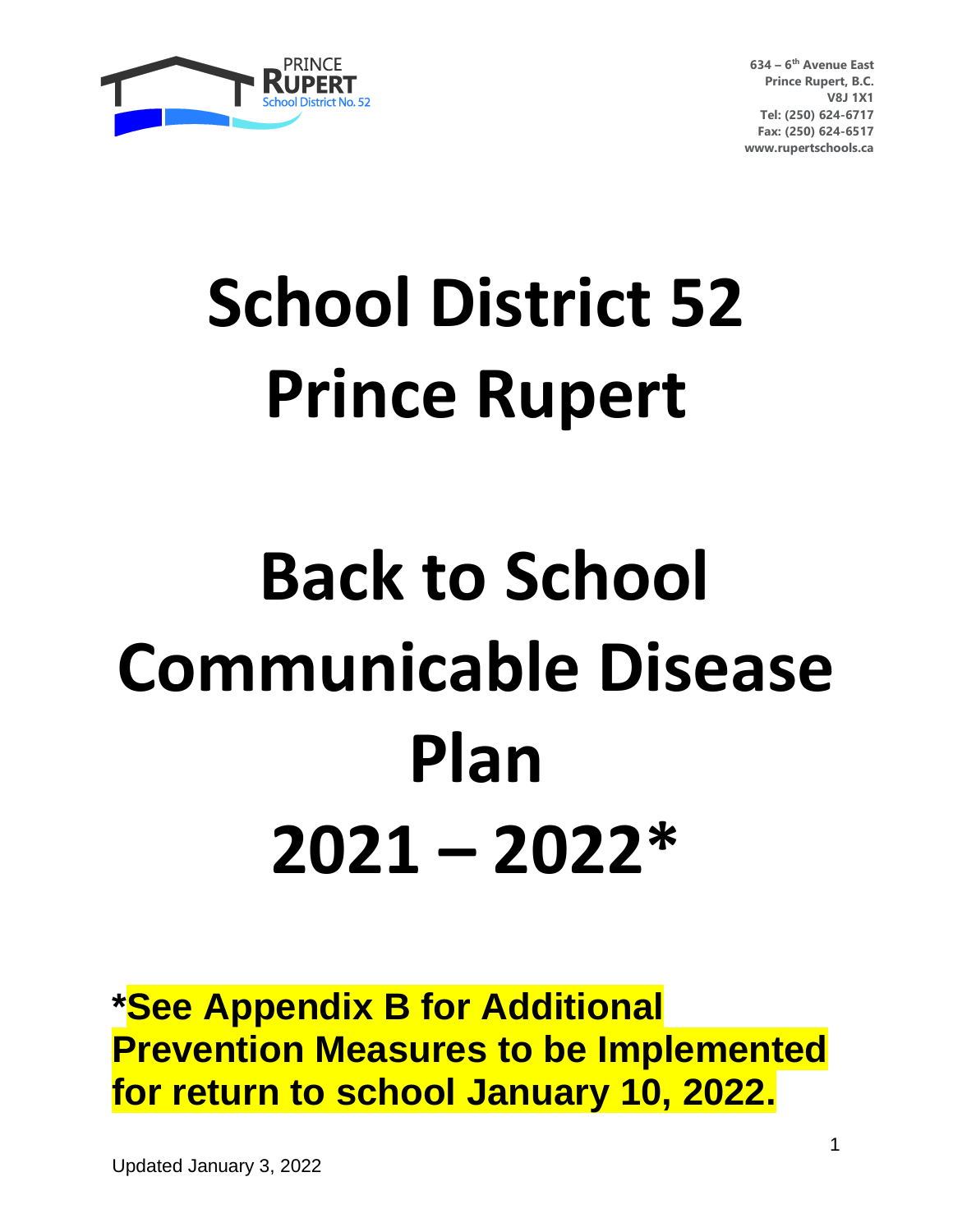

# TABLE OF CONTENTS FABLE OF CONTENTS

| Introduction                                                          | 3        |  |  |
|-----------------------------------------------------------------------|----------|--|--|
| Resources                                                             | 3        |  |  |
| <b>Key Principles</b>                                                 | 3        |  |  |
| <b>Regional Differences</b>                                           | 3        |  |  |
| <b>Infection Prevention</b>                                           | 4        |  |  |
| Physical Distancing and Space                                         | 4        |  |  |
| <b>Staff Only Spaces</b>                                              | 5        |  |  |
| <b>School Gatherings and Events</b>                                   | 5        |  |  |
| <b>Personal Items</b>                                                 | 6        |  |  |
| Supporting Students with Disabilities/Diverse Abilities               | 6        |  |  |
| <b>Student Transportation</b>                                         | 7        |  |  |
| <b>Cleaning and Disinfecting</b>                                      | 7        |  |  |
| Visitor Access/Community Use                                          | 8        |  |  |
| Illness and Self-Assessment Policies and Protocols                    | 9        |  |  |
| Staying Home, Self-Isolation and Symptoms                             | 10       |  |  |
| Hand Hygiene, Respiratory Etiquette, PPE                              | 11       |  |  |
| <b>Visitors</b>                                                       | 12       |  |  |
| Exceptions for Staff, Students and Visitors                           | 12       |  |  |
| <b>Improvements to School Ventilation Systems</b>                     | 13       |  |  |
| <b>Emergency and Evacuation Drills</b>                                | 13       |  |  |
| Communication and Training/Orientation                                | 13       |  |  |
| <b>International Students</b>                                         | 14       |  |  |
| Curriculum, Programs and Activities                                   | 14       |  |  |
| Dual Credit/Trades Training Programs                                  | 14       |  |  |
| <b>Field Trips</b>                                                    | 14       |  |  |
| Food/Culinary Programs                                                | 14       |  |  |
| <b>Food Services</b>                                                  | 14       |  |  |
| <b>Fundraisers</b>                                                    | 15       |  |  |
| Kindergarten Program Entry                                            | 15       |  |  |
| <b>Music Programs</b>                                                 | 15       |  |  |
| Physical Health Education (PHE)/Outdoor Programs                      | 15       |  |  |
| Playgrounds                                                           | 16       |  |  |
| <b>School Libraries/Learning Commons</b>                              | 16       |  |  |
| <b>School Sports</b>                                                  | 16       |  |  |
| Theatre, Film and Dance Programs                                      | 17       |  |  |
| <b>Work Experience</b>                                                | 17       |  |  |
| Communication and Engagement Plan                                     | 17       |  |  |
| <b>Mental Health Supports</b>                                         |          |  |  |
| Appendix A: COVID-19 Symptoms, Testing and Return to School           | 17<br>18 |  |  |
| Appendix B: Additional Prevention Measures to be implemented Jan 2022 | 19       |  |  |
|                                                                       |          |  |  |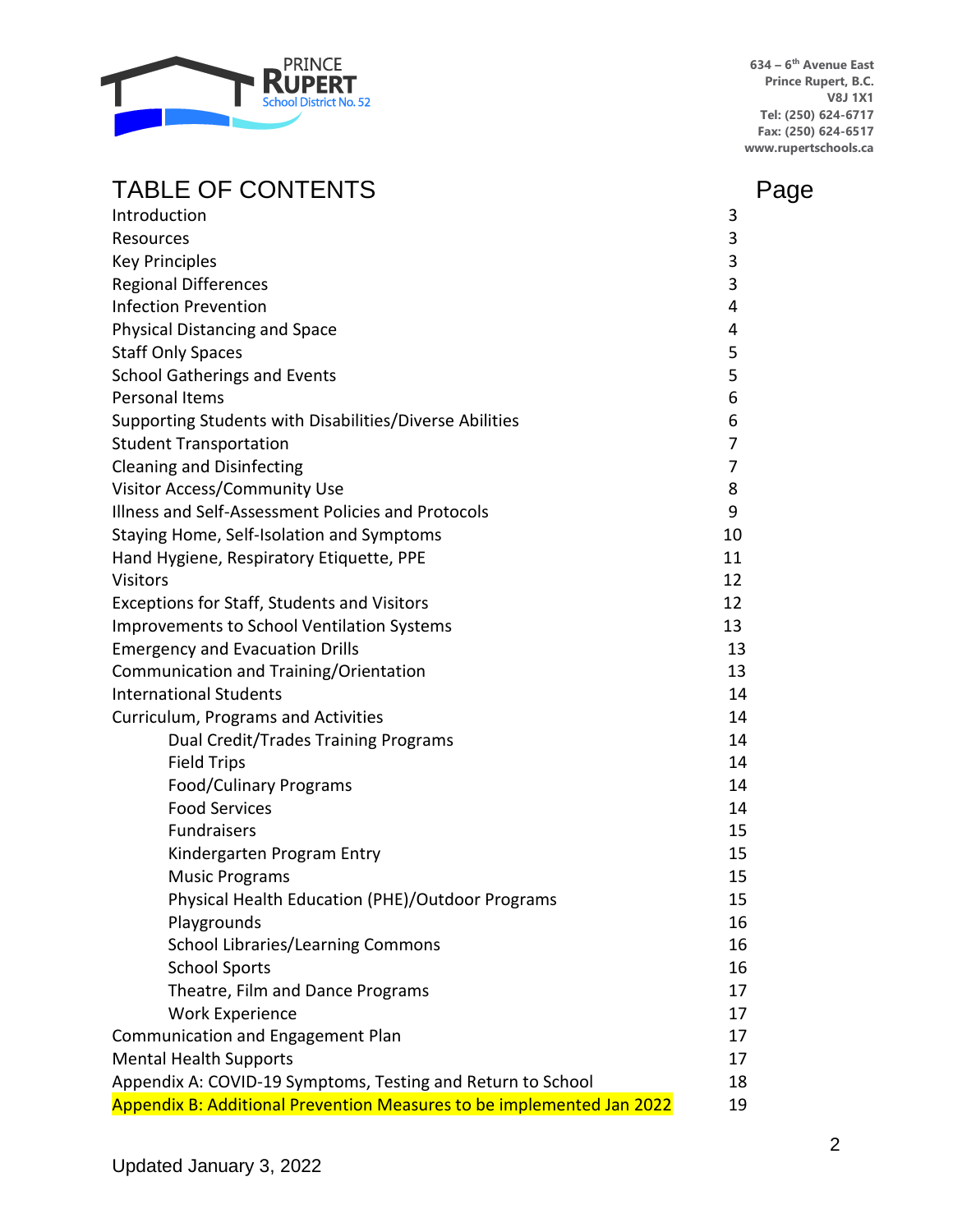

This plan has been developed in alignment with the Provincial COVID-19 Communicable Disease Guidelines for  $K - 12$  Setting (Updated August 24, 2021) in British Columbia. The goal of this document is to support  $K - 12$  education employees, students, parents, caregivers, administrators and school community members to:

- Be informed about communicable disease measures and how they support a safe school environment.
- Understand their roles and responsibilities in maintaining and promoting safe and healthy schools.

# **RESOURCES**

The following Provincial guidance documents and websites have been used in preparing this Back to School Communicable Disease Plan:

- Provincial COVID-19 [Communicable](https://www2.gov.bc.ca/assets/gov/education/administration/kindergarten-to-grade-12/safe-caring-orderly/k-12-covid-19-health-safety-guidlines.pdf) Disease Guidelines for K-12 Settings
- [k-12-covid-19-health-safety-guidelines-addendum.pdf \(gov.bc.ca\)](https://www2.gov.bc.ca/assets/gov/education/administration/kindergarten-to-grade-12/safe-caring-orderly/k-12-covid-19-health-safety-guidelines-addendum.pdf)
- <https://www.worksafebc.com/en/covid-19/bcs-four-step-restart>
- K-12 [Education](https://www2.gov.bc.ca/assets/gov/education/administration/kindergarten-to-grade-12/safe-caring-orderly/k-12-education-recovery-plan.pdf) Recovery Plan
- BCCDC COVID-19 Public Health [Communicable](http://www.bccdc.ca/Health-Info-Site/Documents/COVID_public_guidance/Guidance-k-12-schools.pdf) Disease Guidance for K-12 Schools
- WorkSafeBC; <https://www.worksafebc.com/en/covid-19/bcs-four-step-restart>

# **KEY PRINCIPLES**

- All school districts are to adhere to the standards, guidelines, and protocols of the BC Centre for Disease Control and WorkSafeBC.
- Using the guidelines, school districts are required to have communicable disease plans, adjust the plans to reflect any updates in the guidelines and post these updated plans to the district/school websites.
- Psychological safety measures and trauma-informed practice will be valued and implemented alongside physical health and safety measures.
- Effective and ongoing communication with school leaders, community partners, Indigenous rights holders, parents, caregivers, students, unions and employees is an essential aspect of successfully implementing the plans.

# **REGIONAL DIFFERENCES**

Moving forward, Medical Health Officers will have the authority to put regional measures in place during times of increased community transmission of COVID-19 and within communities with low vaccination uptake. Local Public Health Orders may be placed for entire regions, communities, including but not limited to schools, or for specific settings or activities within a health authority or region.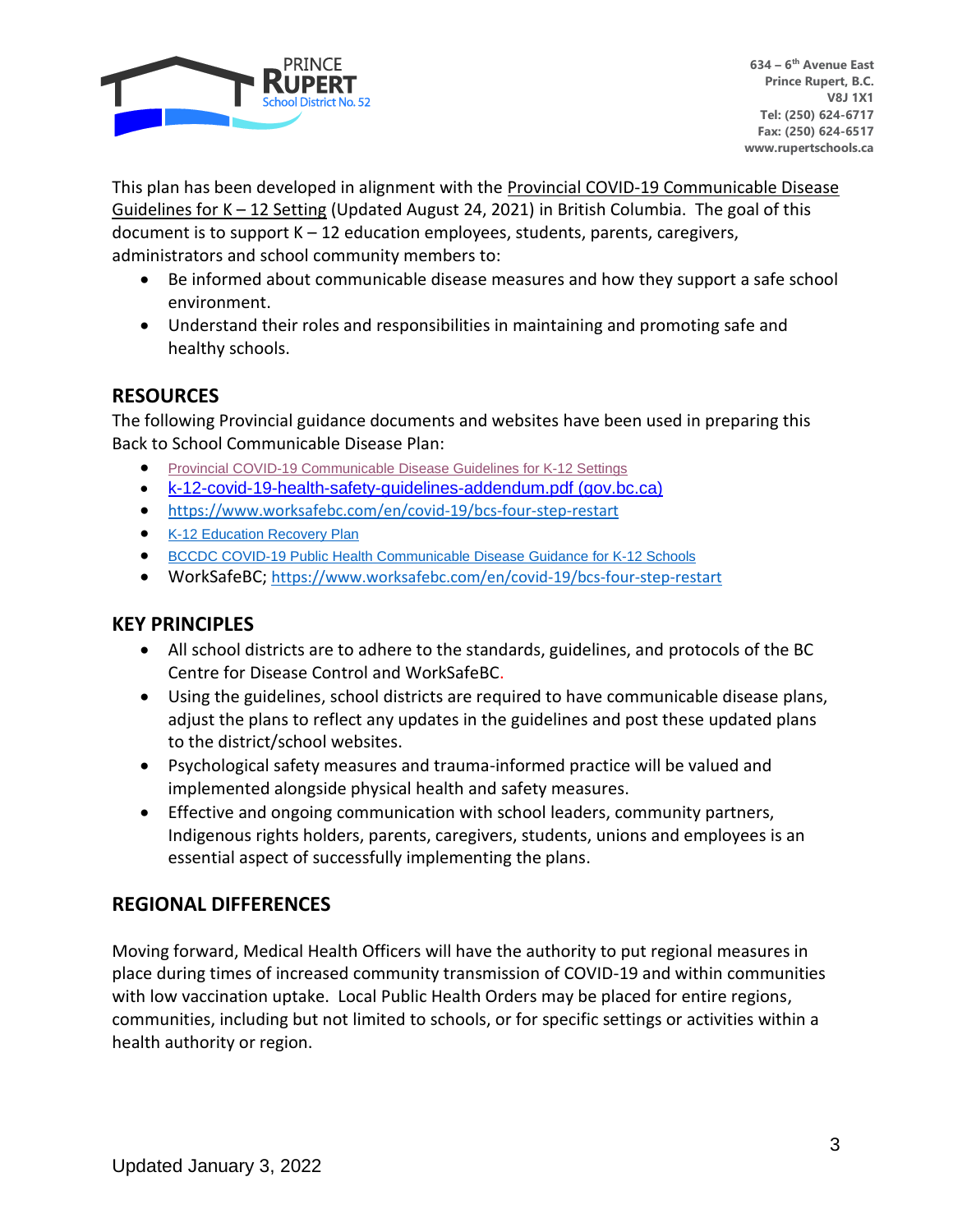

## **INFECTION PREVENTION and EXPOSURE CONTROL MEASURES**

The Exposure Control Measures are adhered to in the school district to reduce the spread of communicable diseases like COVID-19. Our schools support these preventative measures by:

- Having staff model these behaviours
- Sharing reliable information from the BCCDC with parents, families and caregivers
- Promoting safety measures in the school through the use of visual aids and signage
- Striving to utilize positive and inclusive approaches that are not punitive or stigmatizing
- Using a trauma-informed lens when planning school activities and events



The Hierarchy for Infection Prevention and Exposure Control Measures for Communicable Disease

#### **PHYSICAL DISTANCING and SPACE ARRANGEMENT**

Although public health no longer recommends learning groups and physical distancing of 2M as communicable disease measures for the  $K - 12$  setting, there are a number of strategies schools will consider to help create space between people and to support students and staff in returning to school using a trauma-informed approach: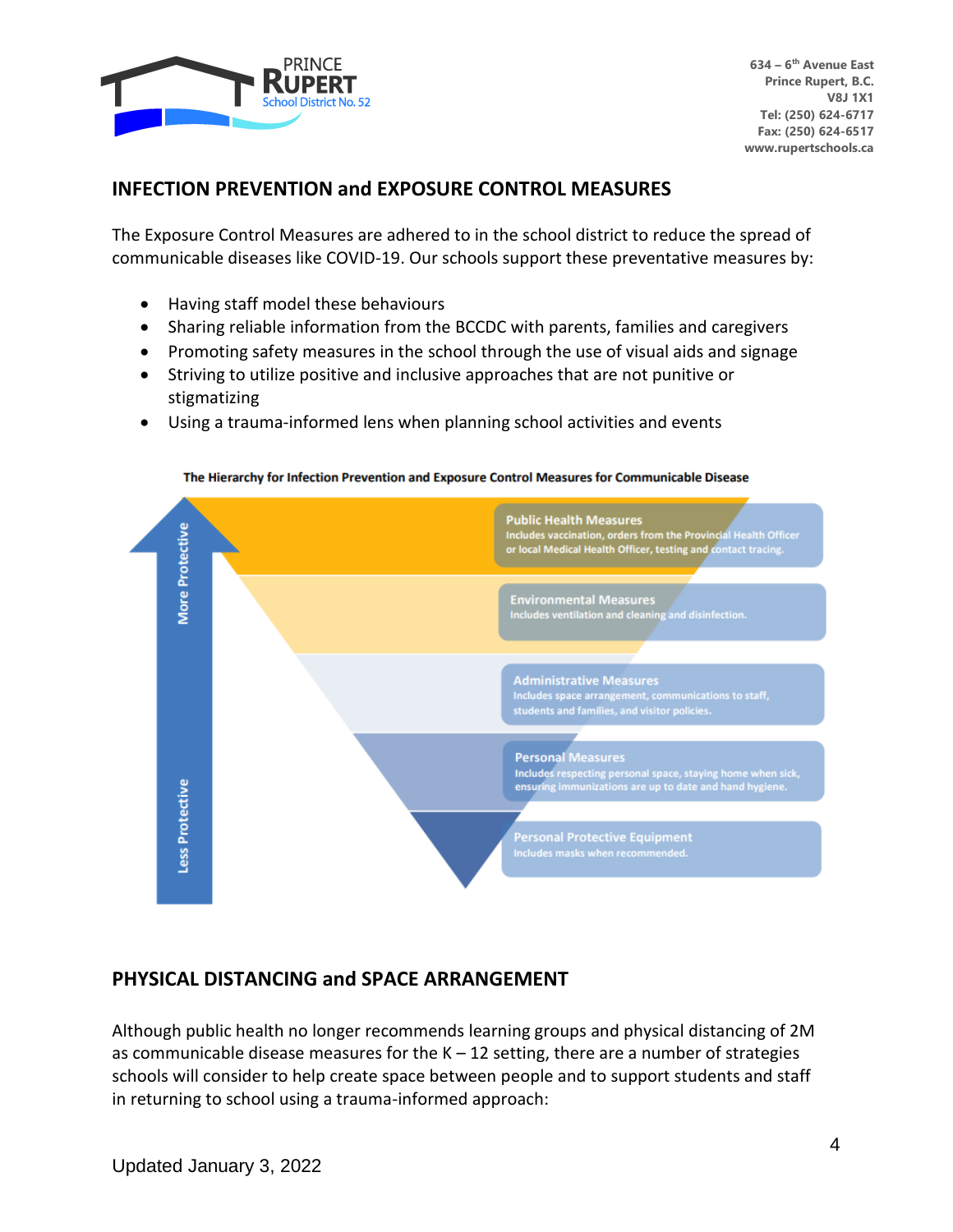

- Remind students and staff about respecting others personal space.
- Use available space to spread people out, both in learning environments and for gatherings and events, where possible.
- Implement strategies that prevent crowding at pick-up and drop off times.
- Stagger recess/snack, lunch and class transition times to provide a greater amount of space for everyone.
- Take students outside more often, where and when possible.
- Manage flow of people in common areas, including hallways and around lockers, to minimize crowding and allow for ease of people passing through.
- Use floor markings and posters to address traffic flow throughout the school.

# **STAFF ONLY SPACES**

Experience to date underscores the importance of COVID-19 prevention among adults, as well as students, in the school setting. We are using the Provincial COVID-19 Communicable Disease Guidelines for K-12 Settings to guide staff-only spaces within schools. WorkSafeBC Guidance for Workplaces will be used to determine what measures should be in place for nonschool spaces such as Board Offices and Maintenance Buildings.

The following strategies will be implemented:

- Floor markings and signage to direct traffic flow and prevent crowding (e.g. in staff rooms, by the photocopier, etc.)
- For meetings and professional development gatherings, room occupancy limits, spreading staff out and virtual options will be applied.

# **SCHOOL GATHERINGS AND EVENTS**

School gatherings and events can occur as permitted by public health recommendations and orders. Organizers will apply trauma-informed lens to their planning, including the consideration of:

- Respecting student and staff comfort levels regarding personal space.
- Using available space to spread people out as much as possible, respecting room occupancy limits and avoiding overcrowding.
- Gradual transitions to larger gatherings (e.g. school-wide assemblies), including starting with virtual or smaller in-person options, shorter in-person sessions, etc.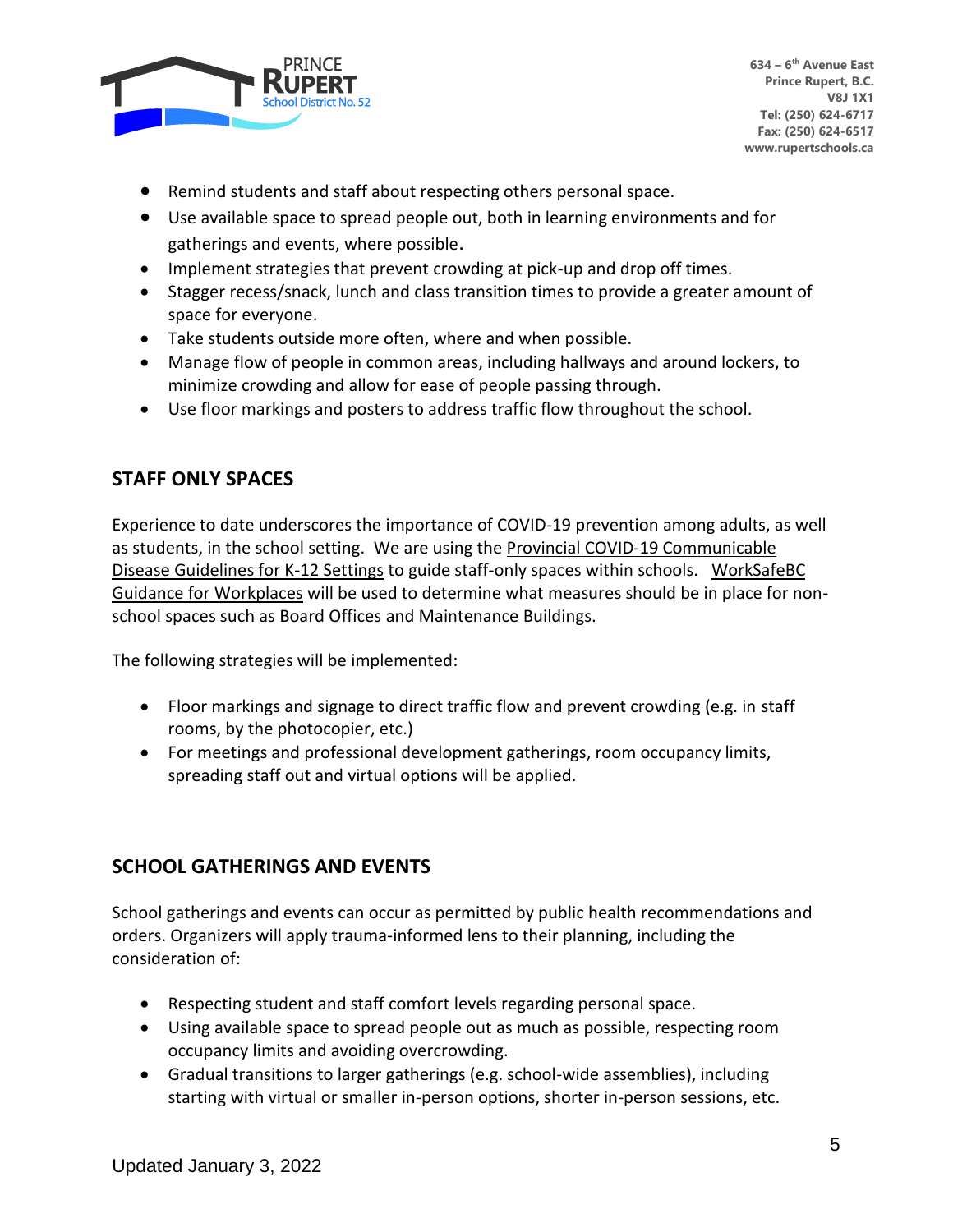

#### **PERSONAL ITEMS**

Staff and students can continue to bring personal items to school but will be encouraged not to share items that come in contact with the mouth (e.g. food, drinks, unwashed utensils, wind instruments).

Students can continue to use their lockers. Schools will implement site specific-strategies to manage the flow of students around lockers to minimize crowding.

# **SUPPORTING STUDENTS WITH DISABILITIES/DIVERSE ABILITIES**

The school district will continue to implement health and safety measures that promote inclusion of students with disabilities/diverse abilities.

According to the BC Centre for Disease Control (BCCDC), most children with immune compromise can follow the same precautions for COVID-19 as the general population and can safely attend in-class instruction.

For students with severe immune compromise or medical complexity, consultation with a medical health care provider is recommended to determine if in-class instruction is safe.

Parents and caregivers with severe immune compromise are encouraged to contact their school district administrator to discuss available options for their child (including appropriate preventative measures are in place for in-class instruction, online learning or homeschooling).

Staff who are supporting students with disabilities/diverse abilities may need to be in close physical proximity or in physical contact with the student.

Staff working indoors with a student, where the service cannot be provided from behind a barrier, are required to wear a non-medical mask, a face covering or a face shield. Additional personal protective equipment is not required beyond that used as part of the personal care routine normally encountered in their regular course of work (e.g. gloves for toileting).

Students in Kindergarten to Grade 12 are also required to wear a non-medical mask or face covering when receiving services indoors and when a barrier is not present.

Staff will wear a mask with a transparent section to enable visualization of the mouth when working with students where seeing facial expressions and/or lip movement is important.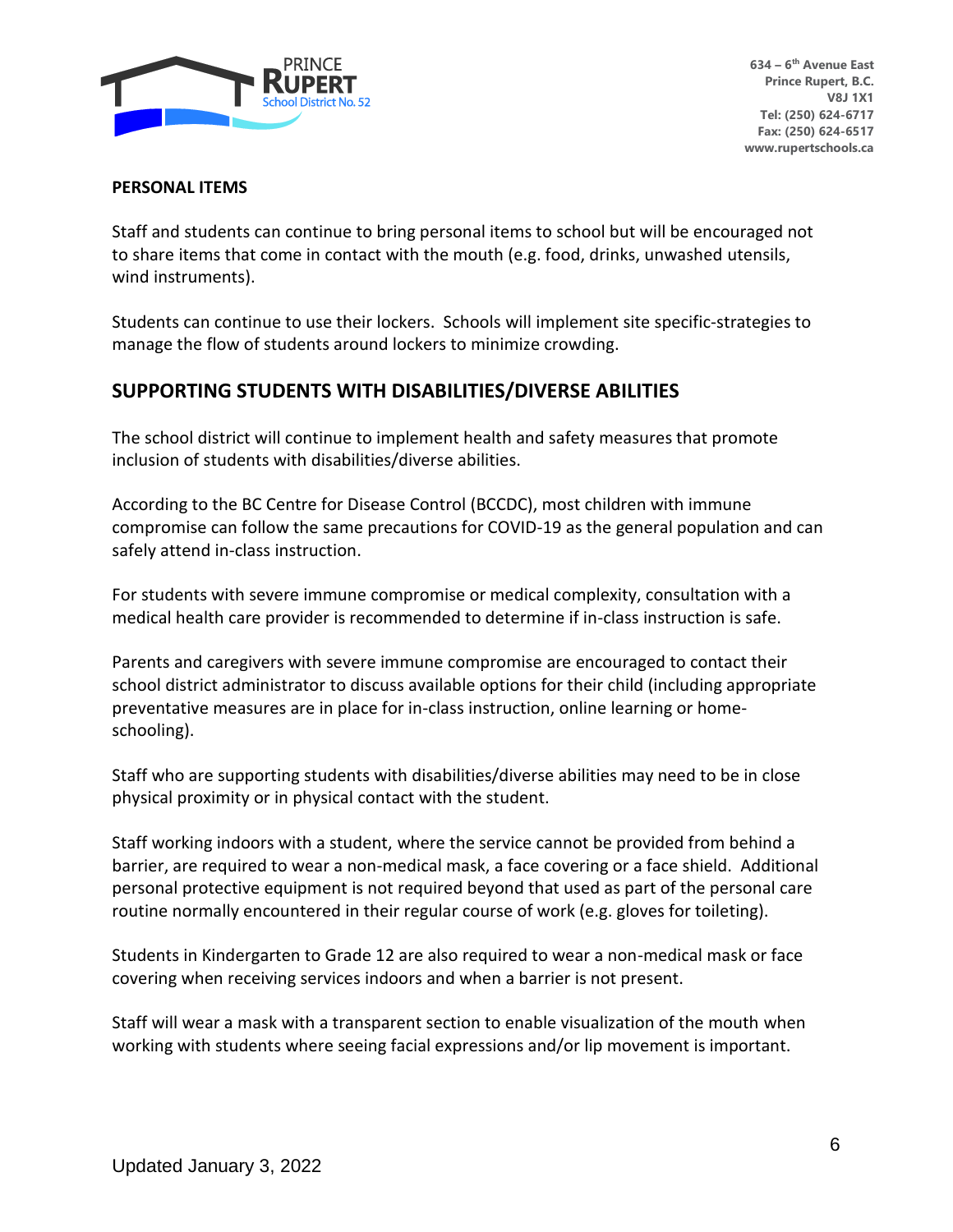

#### **STUDENT TRANSPORTATION**

**BUSES** 

Students in Kindergarten to Grade 12 are required to wear non-medical masks, or facecoverings on school buses.

Students will be spread out on the bus if empty seats are available.

#### CARPOOLING

It is recommended that staff and families who are carpooling follow this guidance:

- Spread out vehicle occupants as much as possible.
- Travel with the same people whenever possible.
- Set the vehicle's air to bring in fresh outside air.
- Open windows when weather allows.
- Clean hands before and after trips.
- Clean frequently touched surfaces.

For school activities, follow mask requirements.

#### **CLEANING AND DISINFECTING**

Regular cleaning and disinfection are essential to prevent the transmission of COVID-19 from contaminated objects and surfaces. Our schools are cleaned and disinfected in accordance with the BCCDC's Cleaning and Disinfectants for Public Settings Guidelines.

Classrooms and offices are provided with wipes and food grade disinfecting spray to use throughout the day as required in classrooms. The District has implemented cleaning protocols for all common areas and surfaces, including washrooms, equipment, tools, common tables, desks, light switches, hand railings and door handles. Those engaged in cleaning have adequate training and materials. The school district has invested in Electrostatic Disinfectors which are extremely effective in sanitizing high touch surfaces.

Frequently touched surfaces in public spaces and washrooms will be cleaned at least once in a 24-hour period by custodial staff.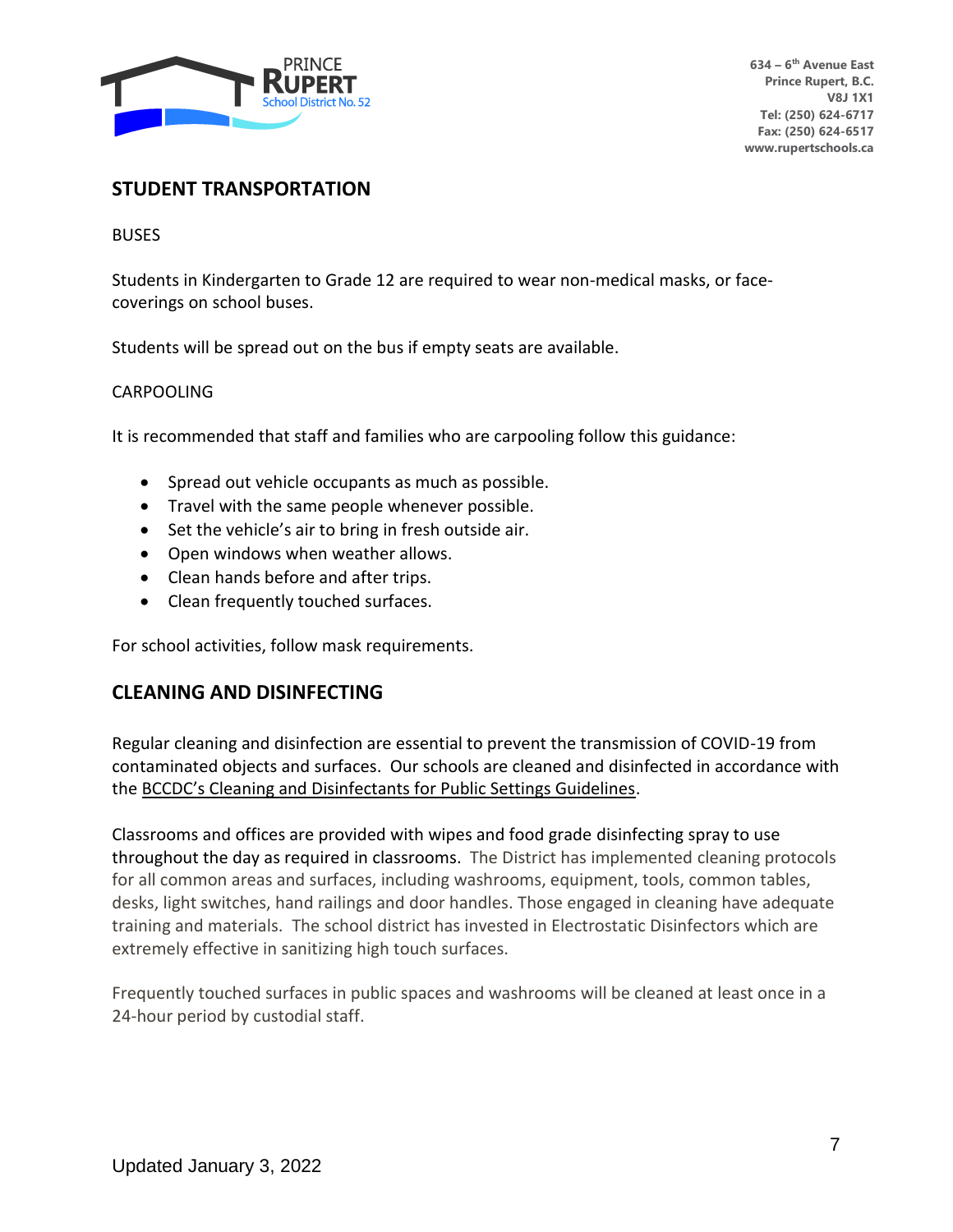

#### Frequently Touched Surfaces:

Frequently touched surfaces include:

- Items used by multiple students and staff including doorknobs, light switches, hand railings, water fountains, faucet and toilet handles, tables, desks, chairs, manipulatives and toys.
- Shared equipment such as computer keyboards, and tablets, glassware and testing equipment for Science labs, kitchen equipment for Culinary programs, sewing machines, PE/Sports equipment.
- Appliances staff and students can share such as microwaves, refrigerators, coffee pots, photocopiers, or laminators.
- Service Counters in offices and libraries.

Frequently-touched items that are not easily cleaned (e.g. fabric, playdough, sand, foam) can be used as long as hand hygiene is practiced before and after use.

There is no evidence that the COVID-19 virus is transmitted via textbooks, paper or paperbased products. Laminated or glossy-paper products and items with plastic covers can be contaminated if handled by someone with COVID-19; however, the risk is low. There is no need for these items to be cleaned and disinfected or quarantined for any period of time, of for hand hygiene to be practiced before or after use.

# **VISITOR ACCESS/COMMUNITY USE**

- Schools can leave front doors unlocked for visitor access, but may wish to encourage visitors to make appointments.
	- $\circ$  Visitor access to schools may be restricted by provincial or local health orders or recommended by a medical health officer.
- Schools must ensure that visitors are aware of communicable disease protocols and requirements and have completed a daily health check prior to entering the school.
- Information regarding communicable disease protocols will be posted by the entrance to the school, on the school website and in communications to students and families.
- Schools must have a sign in/sign out process in place for all visitors and staff who are not typically on site.
- All visitors must wear a non-medical mask when they are inside the school.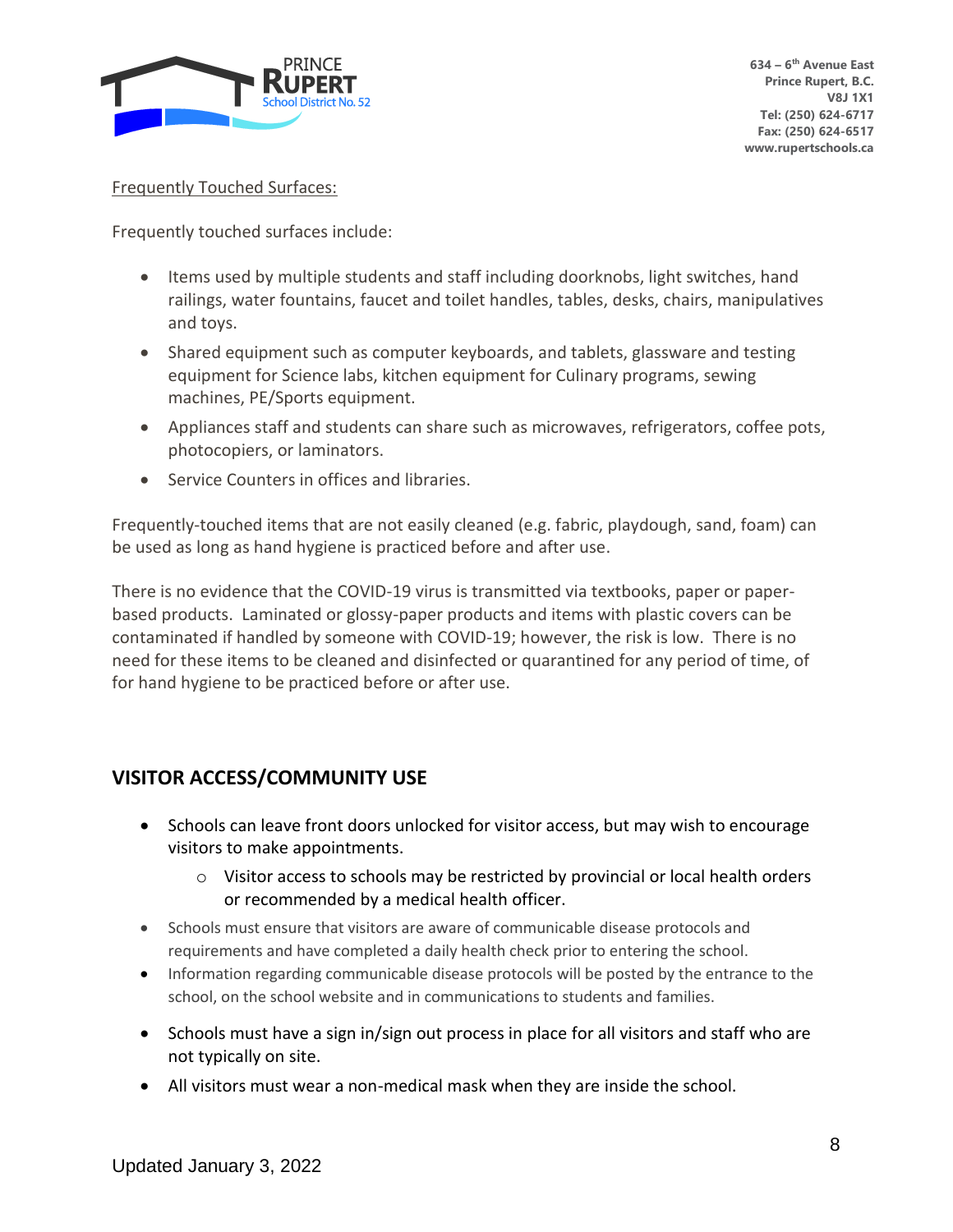

- Where possible visitor access should be limited to those areas required for the purpose of the visit (e.g. school office for drop-off/pick-up of items, gymnasium for a sports event, etc.) and parents/caregivers should be encouraged to drop-off/pick-up students outside of the school.
- Parents/caregivers and other visitors should respect others' personal space while on school grounds, including outside.

After hours community use of school facilities will not be happening at this time.

# **ILLNESS and SELF-ASSESSMENT POLICIES and PROTOCOLS**

# **DAILY HEALTH CHECK**

A daily health check is a tool to reduce the likelihood of a person with COVID-19 coming to school when they are infectious.

- Parents/caregivers and students can utilize the new provincial **K-12 Health Check app** at <https://www.k12dailycheck.gov.bc.ca/healthcheck?execution=e1s1> for daily assessment of symptoms.
- Staff and other adults must complete a daily health check prior to entering the school.
- If a student, staff or adult is sick, they must not enter the school.

Schools and school facility administrators will put protocols in place at all school district facilities to ensure;

- Staff, parents, caregivers and visitors know they are responsible to complete the health check before entering school/work sites and stay home if they are sick
- Parents, caregivers have completed the daily health check with their child and keep them home if they are sick.
- Procedures are established for students or staff members who become sick at work to go home as soon as possible.
- Procedures are established for students and staff to return to school/work after being sick.

Schools and the school district will not require a health care provider note to confirm the health status of any individual, beyond those required to support medical accommodations.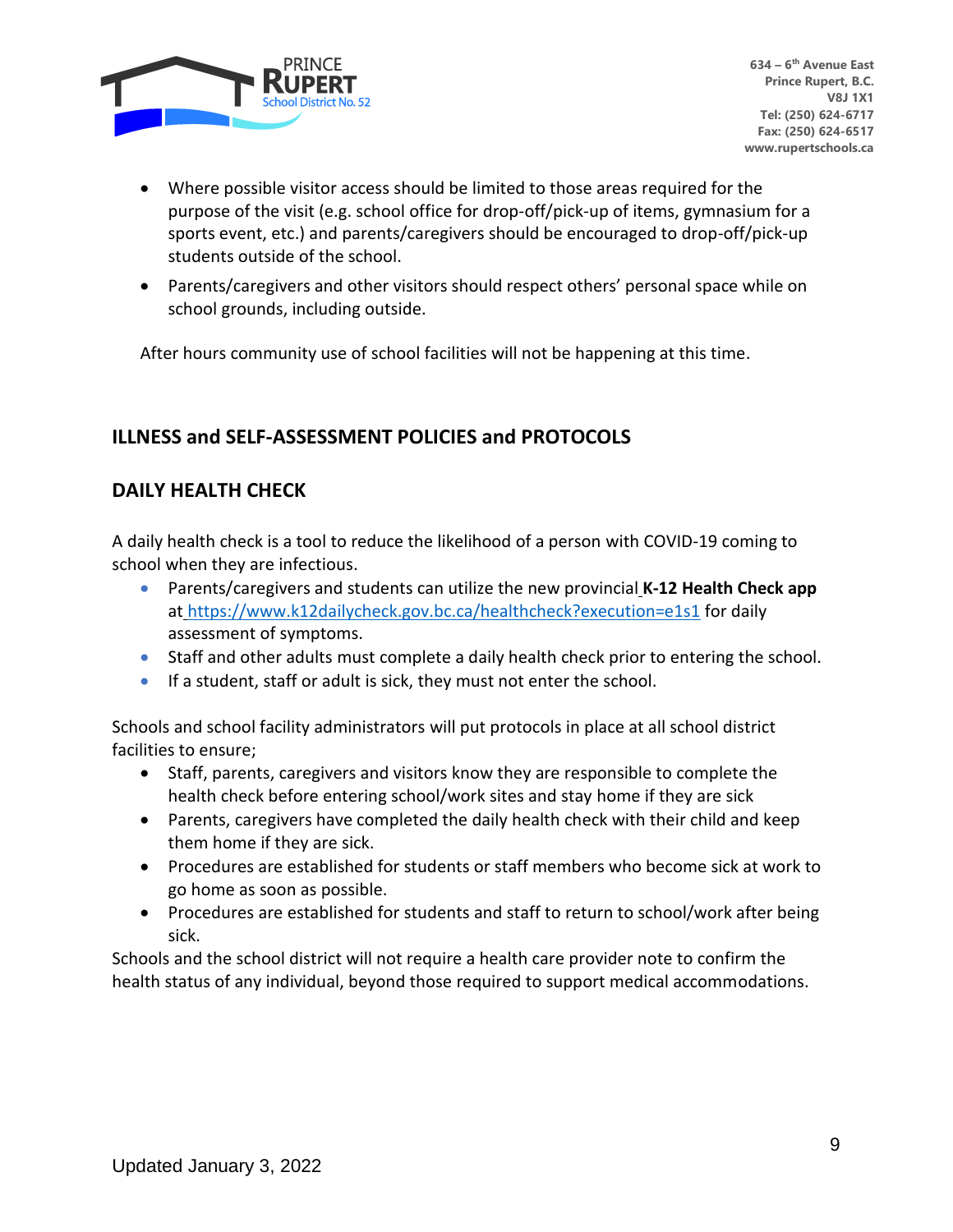

### **STAYING HOME, SELF-ISOLATION AND SYMPTOMS**

Stay Home when Required to Self-Isolate

Students, staff or other adults must stay home if they are required to self-isolate. Additional information on self-isolation requirements and support is available from the BCCDC.

Symptoms of Illness and Return to School

Students, staff or other adults should stay at home when sick, as this is one of the most important ways to reduce the introduction to and the spread of COVID-19 in schools. The following resources provide guidance regarding specific symptoms of illness:

- Parents/caregivers and students can use the K 12 Health Check app.
- Staff and other adults can refer to BCCDC's, "When to get tested for COVID-19."
- Staff, students and parents/caregivers can also use the BCCDC online Self-Assessment Tool, call 811 or their health care provider.

When a staff, student or other adult can return to school depends on the type of symptoms they experienced, if a COVID-19 test is recommended, and the type of illness they had. See Appendix A – COVID-19 Symptoms, Testing & Return to School for more information regarding what to do when experiencing COVID-19 symptoms.

Students and staff who experience symptoms consistent with a previously diagnosed health condition (e.g. seasonal allergies) can continue to attend school when they are experiencing these symptoms as normal. They do not require re-assessment by a health-care provider and should not be required to provide a health-care provider note. If they experience any new or unexplained symptoms, they should seek assessment by a healthcare provider.

Students or staff may still attend school if a member of their household develops new symptoms of illness, provided the student/staff has no symptoms themselves. If the household member tests positive for COVID-19, public health will advise the asymptomatic student/staff on self-isolation and when they may return to school.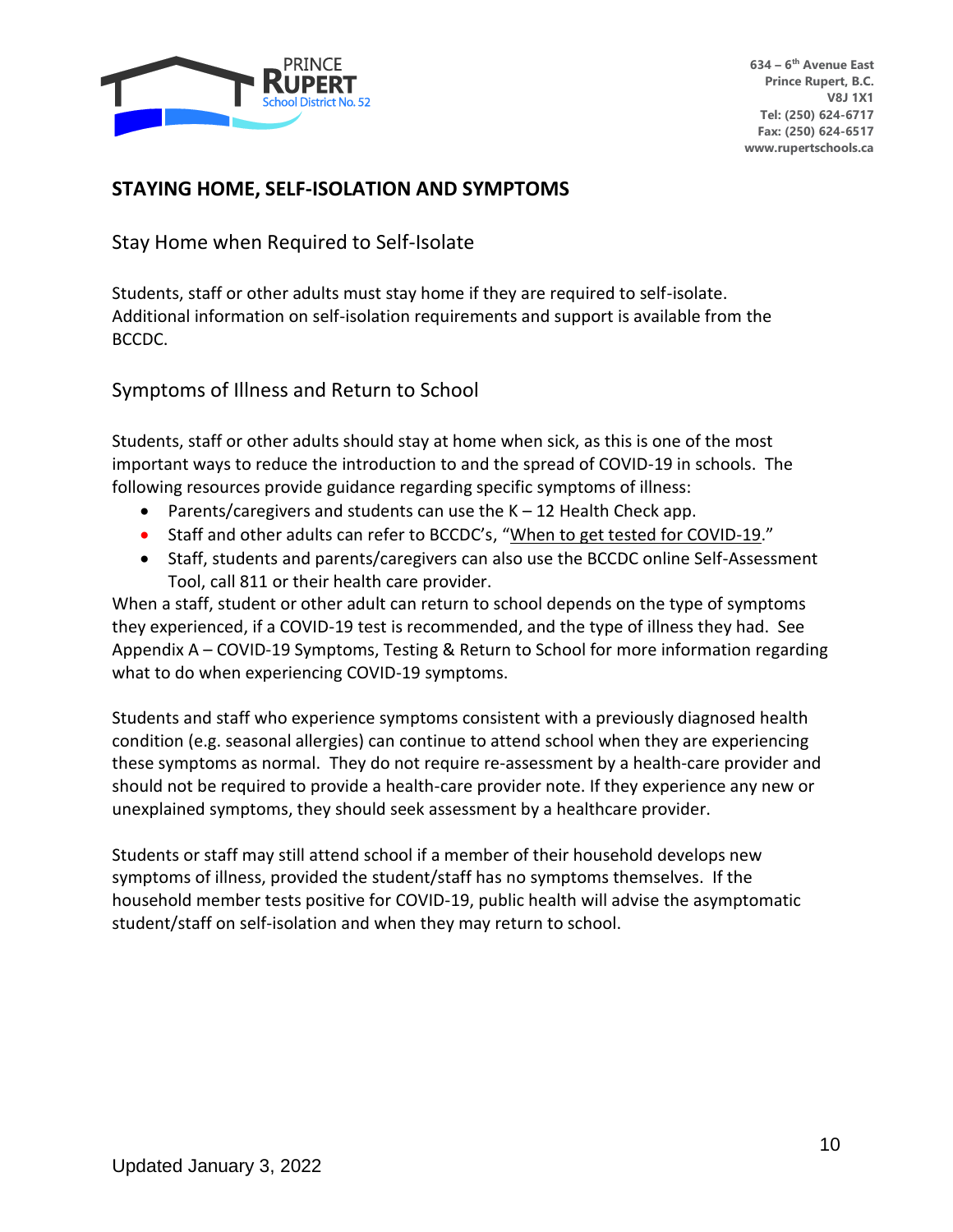

#### **HAND HYGIENE**

Rigorous hand-washing with plain soap and water is the most effective way to reduce the spread of illness (antibacterial soap is not needed for COVID-19).

The following guidelines will be followed in our schools:

- Diligent hand hygiene which means washing with soap and water for at least 20 seconds (water temperature does not change the effectiveness)
- Facilitation of regular opportunities to practice hand hygiene:
	- -portable hand-washing or sanitization stations where sinks are not available -hand-sanitization is encouraged upon entry to the school, before/after breaks, using the washroom and using gym/playground equipment.
- Handwashing posters are displayed at handwashing and sanitization sites.
- Staff and students have received training about effective handwashing as well as to avoid touching their eyes, nose or mouth with unwashed hands.
- The School District has added sinks in all of the classrooms that did not have a sink to encourage hand hygiene.

# **RESPIRATORY ETIQUETTE**

Students and staff should:

- Cough and sneeze into their elbow, sleeve or a tissue.
- Throw away used tissues and immediately perform hand hygiene.

# **PERSONAL PROTECTIVE EQUIPMENT (PPE)**

Personal protective equipment (including masks) can provide an additional layer of protection. Non-medical masks and face coverings have a role to play in preventing the spread of COVID-19. They provide protection to the wearer and to those around them.

Those wearing masks should still respect others personal space.

# **K – 12 Staff**

All K – 12 staff are required to wear a mask or face shield (with a mask) indoors in schools and on school buses.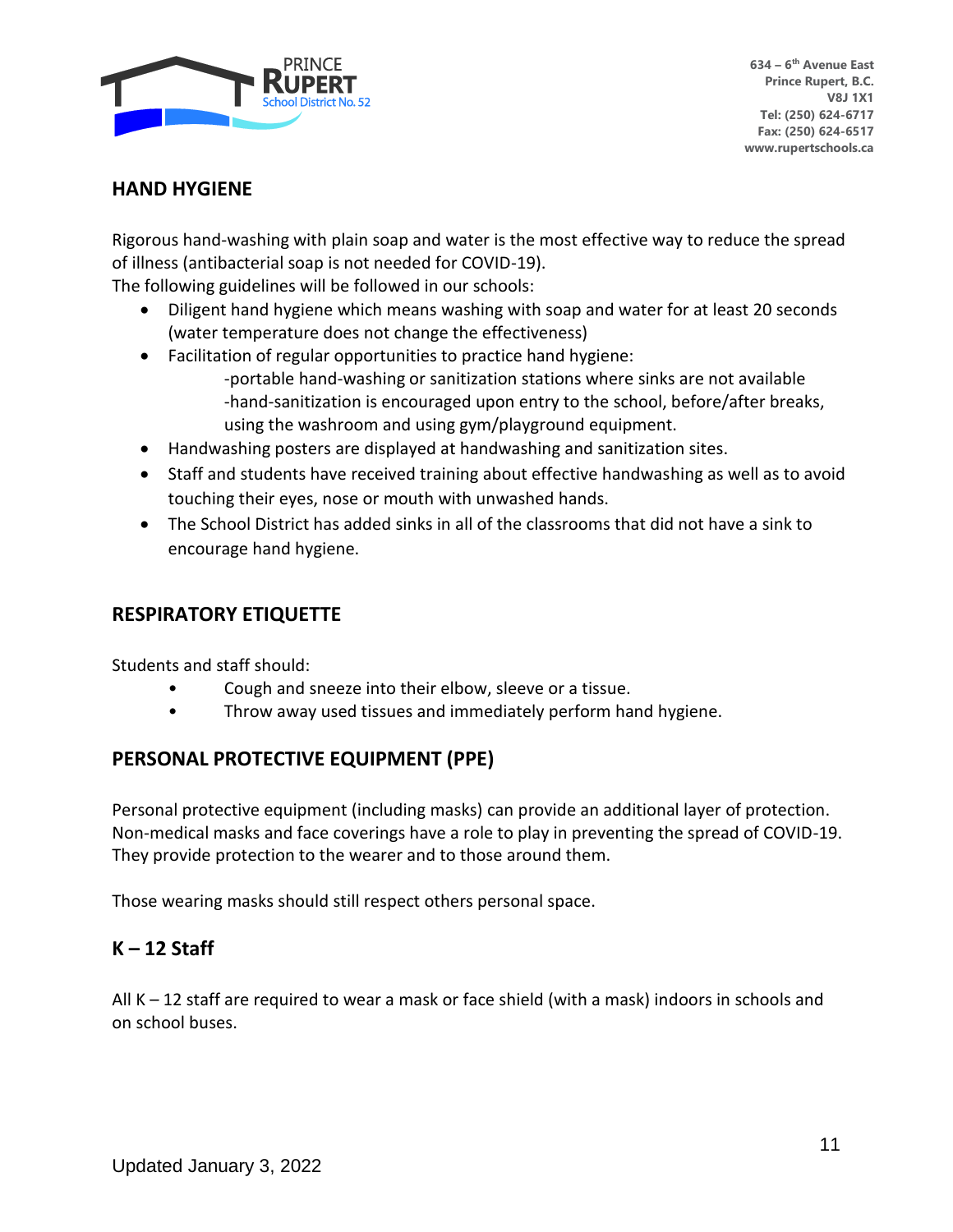

Staff who are supporting students with complex behaviours, medical complexities or receiving delegated care may need to be in close physical proximity or in physical contact with students. See p. 4, **Supporting Students with Disabilities/Diverse Abilities.**

# **K – 12 STUDENTS**

All students in Kindergarten to Grade 12 are required to wear a mask or a face shield (with a non-medical mask) indoors in schools, in classrooms and on buses. Students may wear a face shield in addition, but must wear a mask under the face shield.

The use of masks should not reduce or replace other more effective infection prevention and exposure control measures in schools, such as:

- Ensuring students and staff are aware of their responsibility to perform a daily health check and to stay home when they are sick or if required to self-isolate.
- Daily cleaning and disinfection of frequently touched surfaces
- Frequent hand hygiene.

These measures provide multiple layers of protection that reduce the risk of transmission.

Schools and the school district will have non-medical masks available for staff and students, including anyone who becomes sick while at school.

# **VISITORS**

All visitors must wear non-medical masks when they are inside schools and school district facilities.

# **EXCEPTIONS FOR STAFF, STUDENTS AND VISITORS**

The guidance outlined does not apply in the following circumstances:

- a person cannot tolerate wearing a mask for health or behavioural reasons;
- a person is unable to put on or remove a mask without the assistance of another person;
- the mask is removed temporarily for the purposes of identifying the person wearing it;
- the mask is removed temporarily to engage in an educational activity that cannot be performed while wearing a mask (e.g. playing a wind instrument, engaging in highintensity physical activity, etc.);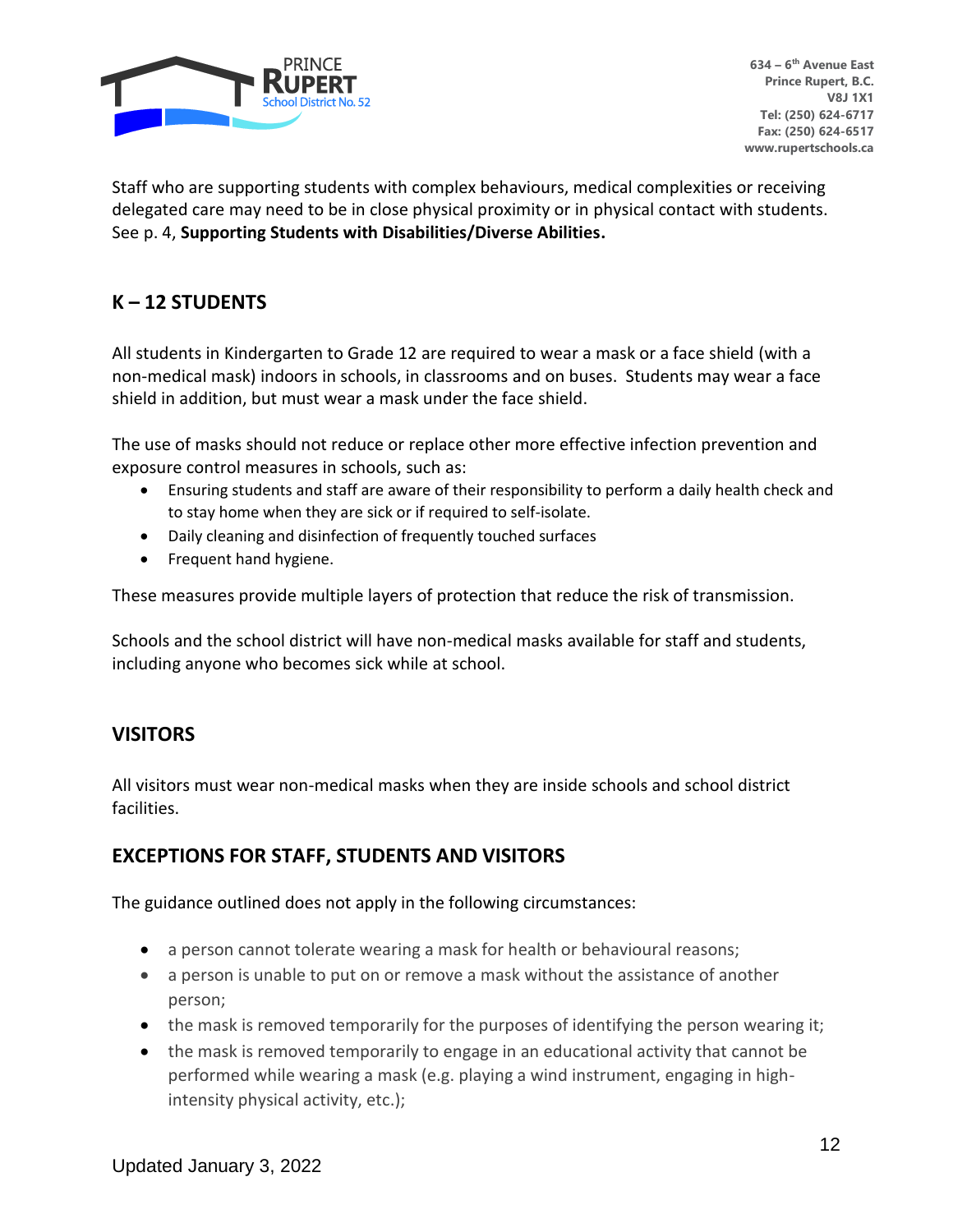

- a person is eating or drinking;
- if a person is behind a barrier; or
- while providing a service to a person with a disability or diverse ability (including but not limited to a hearing impairment) where visual cues, facial expressions and/or lip reading/movements is important.

While mask requirements outlined in this document specifically apply to  $K - 12$  schools, public health recommends that staff and visitors at non-school sites (e.g. administrative offices, maintenance facilities, etc.) wear masks in indoor common/shared spaces if they are not fully vaccinated. Staff and visitors at non-school sites must also adhere to any regional or provincial public health recommendations or orders for workplaces requiring increased mask use.

Schools must not require a health care provider note to confirm if staff, students or visitors cannot wear a mask.

No student should be prevented from attending or fully participating at school if they do not wear a mask.

# **IMPROVEMENTS to SCHOOL VENTILATION SYSYTEMS**

At this time, there is no evidence that a building's ventilation system, in good operating condition, would contribute to the spread of the virus. However, improvements have been made to SD 52 facilities to increase fresh air flow and exchange.

# **EMERGENCY and EVACUATION DRILLS**

Schools will continue to practice emergency and evacuation drills, including the six required annual fire drills per year. Schools will modify current drill procedures to adhere to health and safety guidelines.

# **COMMUNICATION and TRAINING/ORIENTATION**

The School District will continue to consistently communicate guidance, recommendations and Orders from regional Medical Health Officers and the Provincial Health Officer (PHO), including COVID-19 resources.

In School District 52, Occupational Health and Safety Teams will meet before school starts to review and revise the individual School Communicable Disease Plans for 2021-2022. The District Communicable Disease Plan will be shared with our Trustees, and stakeholders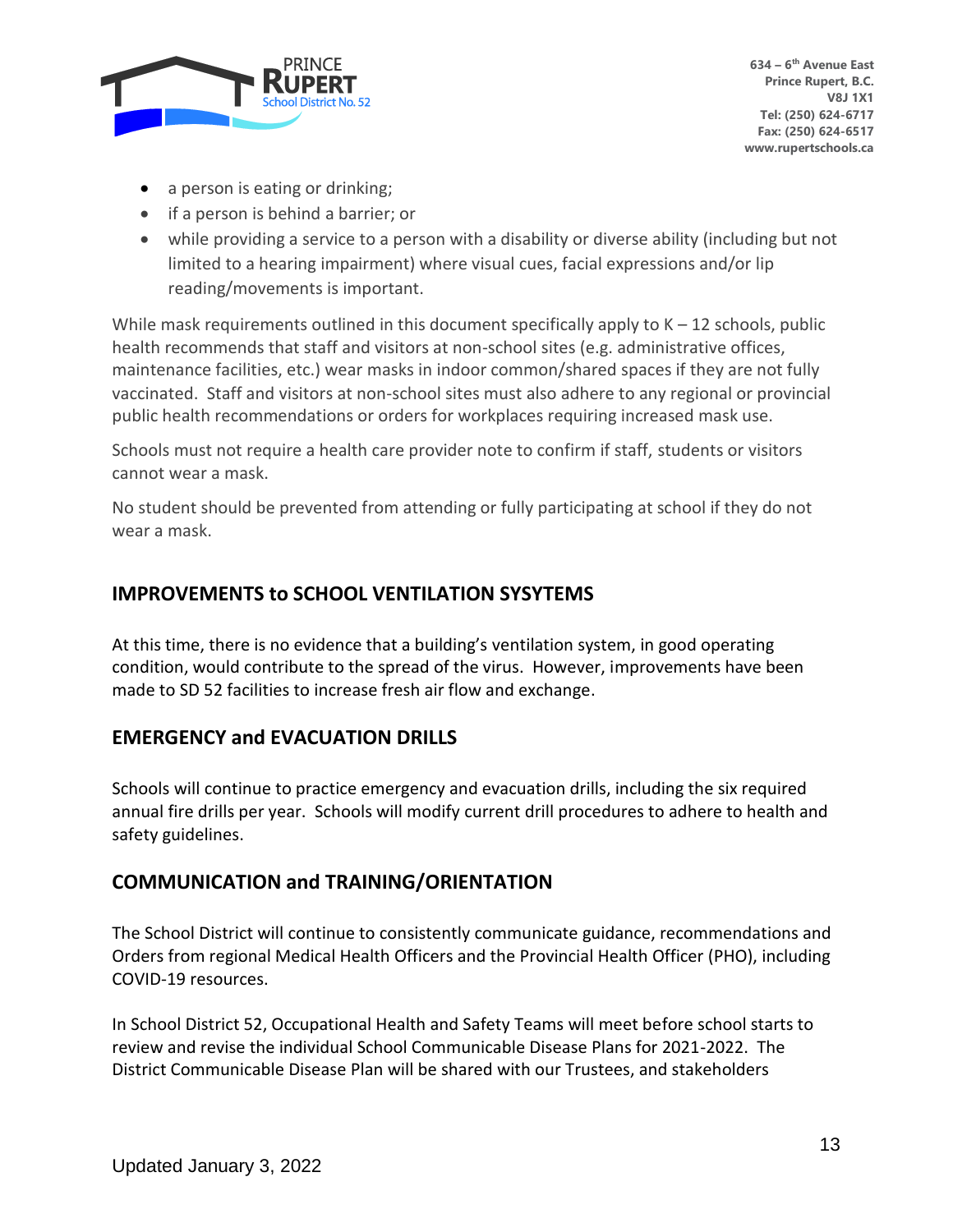

including the PRDTU, IUOE, Indigenous Education Council, DPAC and Principal's Association before schools are back in session.

### **INTERNATIONAL STUDENTS**

International Students returning to Canada will be required to self-isolate for 14 days before attending school. This information is communicated to the Ministry of Education.

# **CURRICULUM, PROGRAMS AND ACTIVITIES**

All curriculum, programs and activities will operate in alignment with the Provincial  $K - 12$ Health and Safety Guidelines, including school-led activities held off campus (e.g. sports academies, community-based programs/courses). Schools will continue to implement ongoing communicable disease prevention practices specific to the activity.

#### **DUAL CREDIT/TRADES IN TRAINING PROGRAMS**

Schools will ensure that students taking dual credit courses or training in trades in postsecondary institutions are aware of, and adhere to the communicable disease plans set out by those institutions.

#### **FIELD TRIPS**

Staff should follow existing school district 52 policies and procedures as well as the guidance in the school and district communicable disease plans.

#### **FOOD/CULINARY PROGRAMS**

Schools can continue to include food preparation as part of learning programs for students. Staff and students will be following the guidelines set out by Work Safe, Food Safe and the BCCDC to ensure cleaning and disinfecting measures as well as hand hygiene are followed.

#### **FOOD SERVICES**

Schools will continue to provide food services for the breakfast and lunch programs, including for sale. We will continue to emphasize that food and beverages should not be shared. We will also continue to accept food donations to support learning and the delivery of meal programs and other food access initiatives.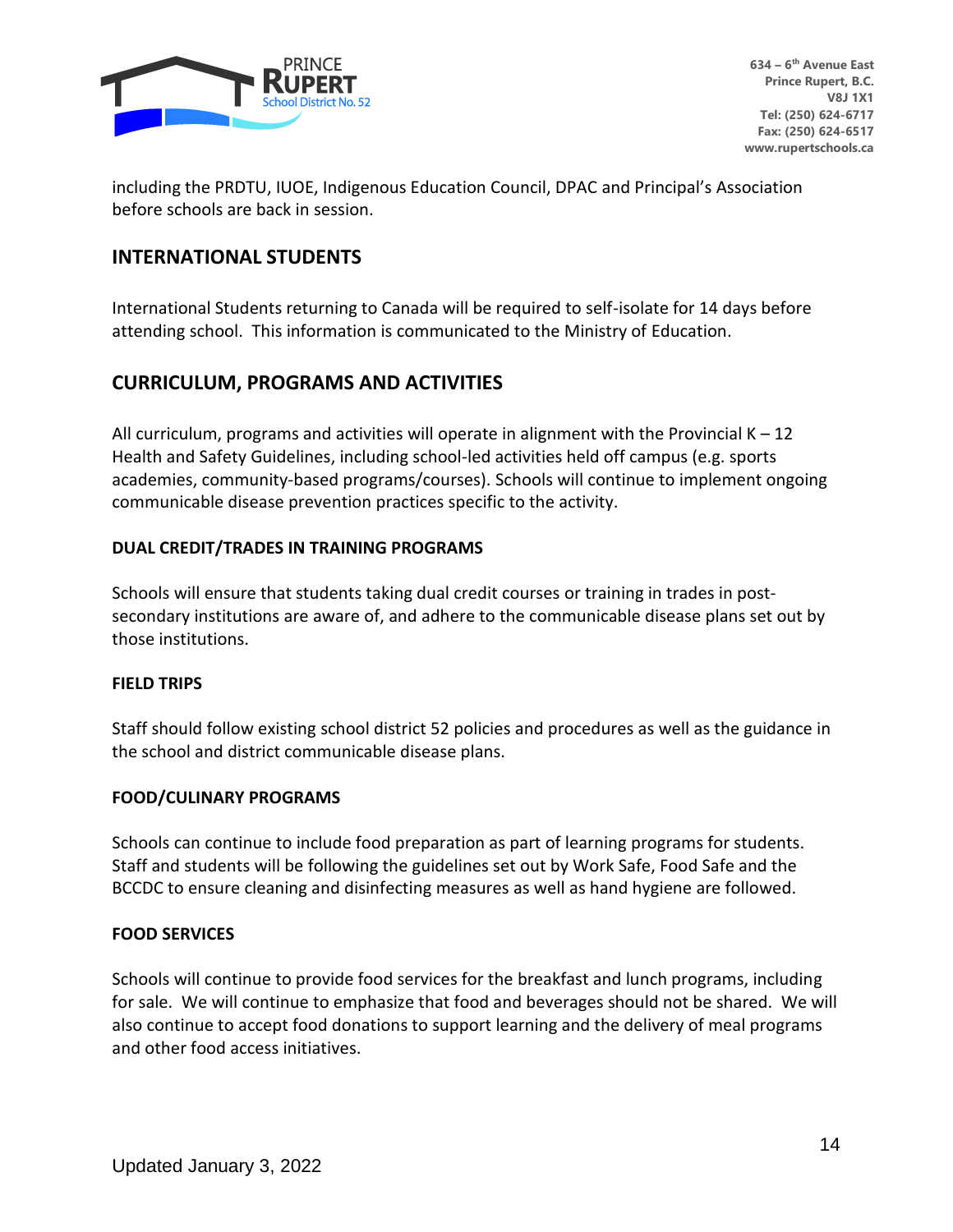

#### **FUNDRAISERS**

Schools can continue to offer fundraisers that can be implemented as outlined in the Provincial COVID-19 Communicable Disease Guidelines. The Guidelines for Food and Beverage Sales in BC Schools will continue to guide our practices.

#### **KINDERGARTEN PROGRAM AND ENTRY**

Information about communicable disease prevention measures that will be in place in schools will be shared with students and their families. Parents/caregivers will follow the guidelines for Visitors in our schools. We recognize that Kindergarten students are just learning about personal space and this will be an area of learning for them. Hand hygiene will be necessary and effective in adding a layer of protection for the students.

#### **MUSIC PROGRAMS**

All classes, programs and activities will continue to occur where;

- $\bullet$  K 12 students and staff are required to wear masks when indoors, and a barrier is not present. Masks can be temporarily removed while engaging in an educational activity that cannot be performed while wearing a mask (e.g. playing a wind instrument), but must be worn while singing.
- Cleaning and disinfecting guidelines will be followed for shared equipment
- Hand hygiene will be followed
- Music Teachers will access further guidance from Guidance for Music Classes in BC During Covid-19.

#### **PHYSICAL and HEALTH EDUCATION(PHE)/OUTDOOR PROGRAMS**

- Spread out students and staff within available space and encourage outdoor activities and programs, as much as possible.
- K 12 students and staff are required to wear masks during PHE/Outdoor program classes when they are indoors, and a barrier is not present.
- Students are not required to wear masks during high intensity physical activities (e.g. stationary bike, weightlifting, basketball, soccer). Mask use during these activities is left to students' personal choice. Staff are encouraged to move high-intensity physical activities outdoors whenever possible.
- For low intensity activities (e.g. yoga, walking), students are required to wear masks when they are indoors and a barrier is not present.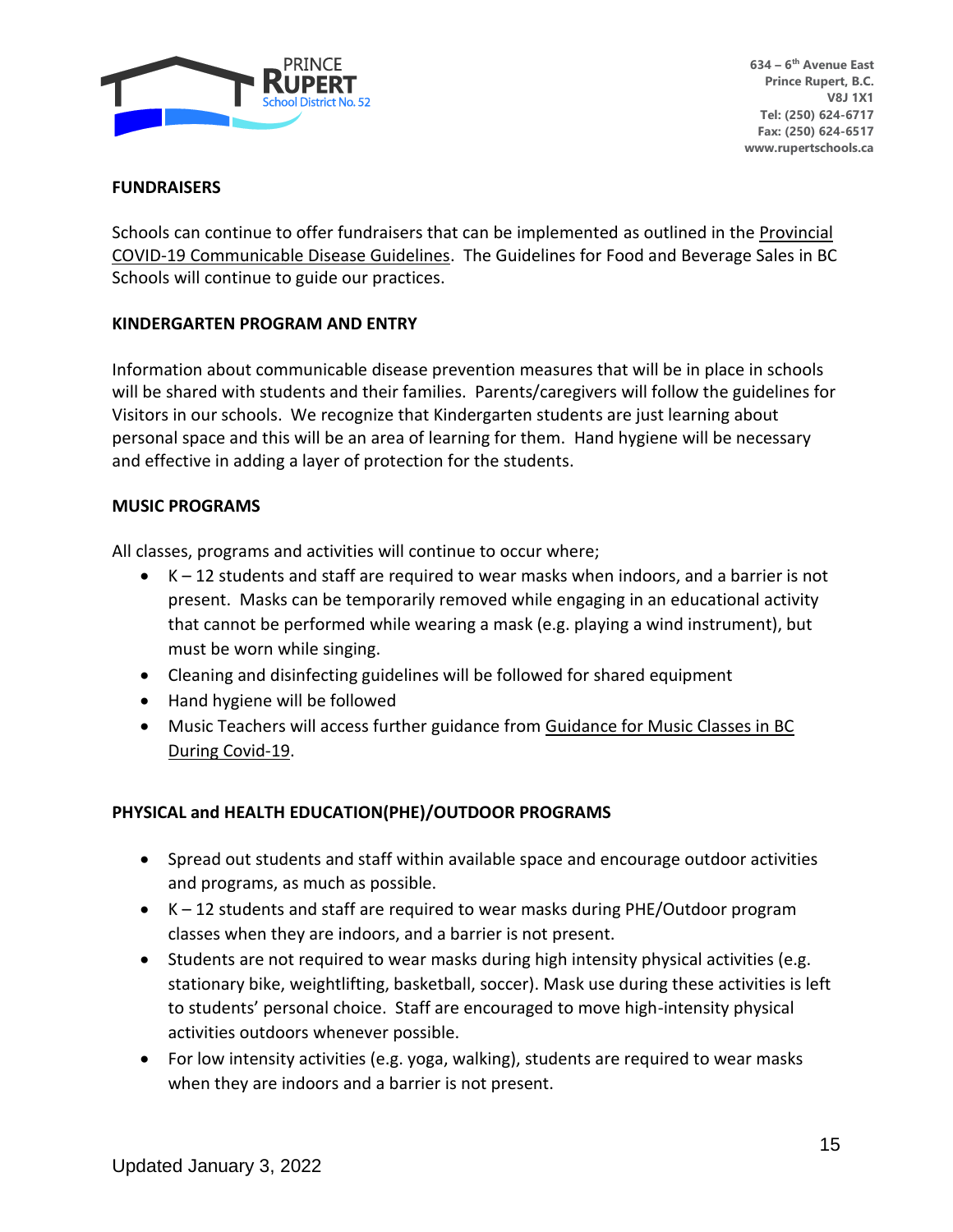

Why are masks not required during high intensity physical activity? During high intensity physical activity, respiration rates are increased (resulting in a wet mask) and the wearer is more likely to touch their face and adjust the mask frequently. These factors lessen the protective value a mask may offer. In addition, a wet mask is more difficult to breathe through; those wearing masks during high intensity activities should change them as soon as they become wet.

Cleaning, disinfecting and hand hygiene are two extra layers of protection that will be practiced when students and staff are sharing equipment.

#### **PLAYGROUNDS**

Playgrounds are a safe environment. Staff will ensure students are practicing proper hand hygiene, and encourage minimal physical contact between students on the playground.

#### **SCHOOL LIBRARIES/LEARNING COMMONS**

At this time, there is no evidence that the COVID-19 virus is transmitted via textbooks, paper or other paper-based products. As such, the distribution or sharing/return of books or paperbased educational resources to students because of COVID-19 will not be limited.

• Students and staff will practice diligent hand hygiene before and after handling shared equipment and resources

#### **SCHOOL SPORTS**

Programs, activities (intramurals, sports team practices, games), sports academies will continue in alignment with the following guidance:

- Following relevant local, regional and provincial public health recommendations and orders for community gatherings and events
- Masks are worn by  $K 12$  students, staff, other adults when they are indoors and a barrier is not present
	- $\circ$  Students are not required to wear masks during high-intensity sport activities. It is students' personal choice whether they wear masks.
	- $\circ$  For low intensity sport activities, students Grades 4 to 12 are required to wear masks when a barrier is not present.
- Use all available space to spread students and staff out as much as possible.
- Shared equipment can be used and staff will encourage hand hygiene and use cleaning and disinfection guidelines.
- Sports activities should be held outside whenever possible.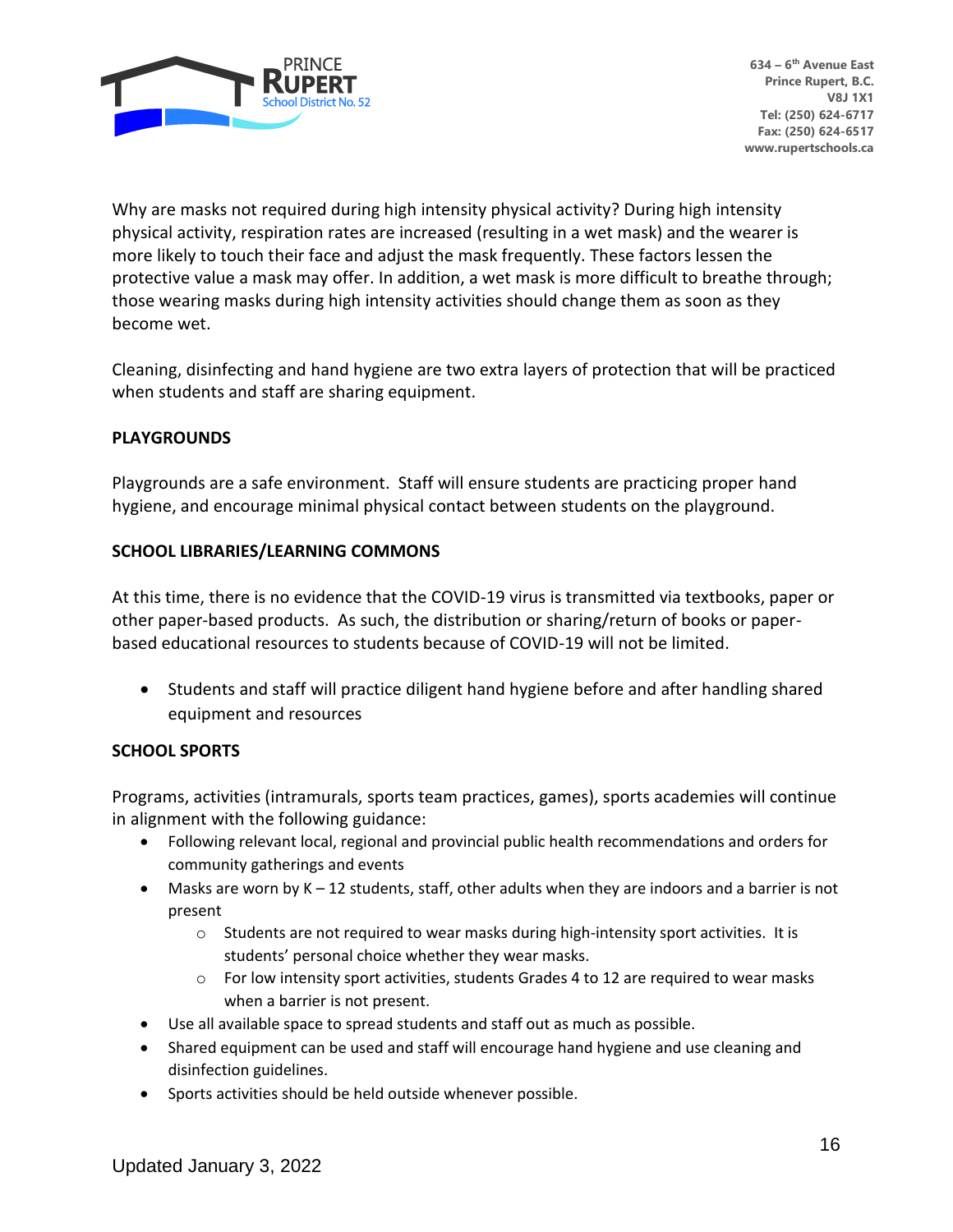

• We will use the Return to School Sports Plan from BC School Sports for further guidance.

#### **THEATRE, FILM AND DANCE PROGRAMS**

- Spread out students and staff within available space, and encourage outdoor activities and programs, as much as possible.
- K 12 staff are required to wear masks during these programs when they are indoors, and a barrier is not present
- Students in Kindergarten to Grade 12 are required to wear masks during these programs when they are indoors and a barrier is not present, except during high-intensity physical activity.
- Shared equipment will be cleaned and disinfected as per guidelines and proper hand hygiene will be practiced

#### **WORK EXPERIENCE**

Students can still engage in work placements in accordance with the current guidelines from Provincial Health and Work Safe along with the ministry Work Experience Program Guide.

### **COMMUNICATION AND ENGAGEMENT PLAN**

The school district will provide all communications through regular channels (Synrevoice, website, email, Twitter, and Facebook) for parents and partner groups. All schools will post their site-specific Communicable Disease Plans on their websites.

#### **MENTAL HEALTH SUPPORTS**

Students will continue to receive service from school-based counsellors. Referrals to community-based services may also be offered.

The Mental Health Literacy Teacher(s) will continue to create District Mental Wellness Challenges each week as well as in-class/online Mental Health Wellness presentations.

Counselling teams will continue to promote student and staff wellness.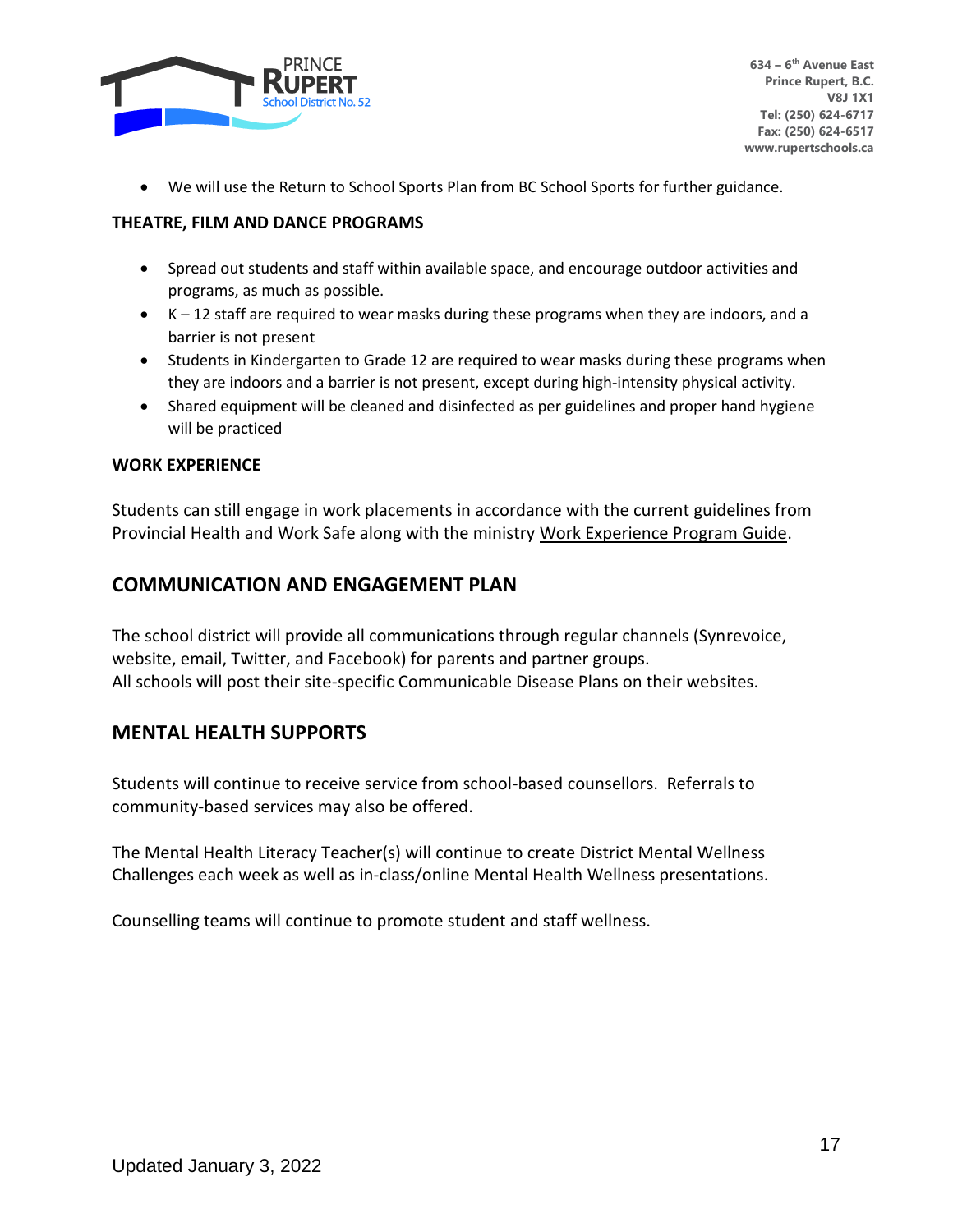

# Appendix A: COVID-19 Symptoms, Testing & Return to School

When a student, staff or other adult can return to school depends on the type of symptoms they experienced and if a COVID-19 test is recommended. See the K-12 Health Check app When to get tested for COVID-19nts and parents/caregivers can also use the BCCDC online Self-Assessment Tool, or call 8-1-1 or their health care provider.



- 1. Symptoms of common respiratory illnesses can persist for a week or more.-Resting is not needed unless the person develops a new illnessBCCDC has information on receiving negative test results.
- 2. Publichealth will contact everyone with a positive test Visit the BCCDC website for more information on positive test [results.](http://www.bccdc.ca/health-info/diseases-conditions/covid-19/testing/understanding-test-results)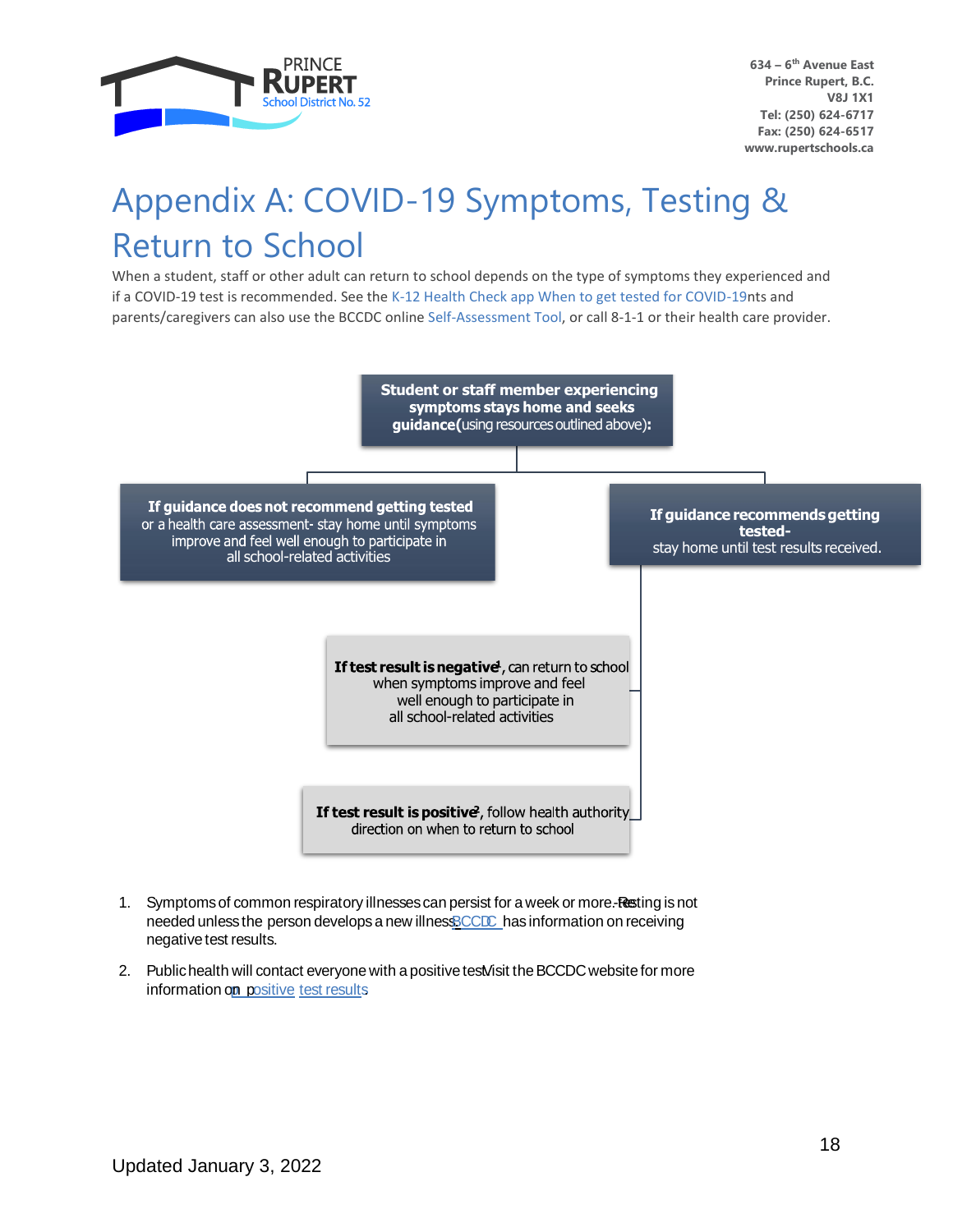

# **APPENDIX B: ADDITIONAL PREVENTION MEASURES SCHOOLS MUST IMPLEMENT AS OF RETURN TO SCHOOL - JANUARY 10, 2022 (Taken from the Addendum December 29, 2021)**

| <b>Prevention Measures</b>   |                                                                                                                                                                                                                                                           | <b>Implementation and Examples</b>                                                                                                                                                                                                                                                   |
|------------------------------|-----------------------------------------------------------------------------------------------------------------------------------------------------------------------------------------------------------------------------------------------------------|--------------------------------------------------------------------------------------------------------------------------------------------------------------------------------------------------------------------------------------------------------------------------------------|
| <b>Space Arrangement</b>     | Maximize space between<br>people.                                                                                                                                                                                                                         | Different common space, classroom,<br>and learning environment<br>configurations (e.g. different desk and<br>table formations).                                                                                                                                                      |
|                              | Implement strategies that<br>prevent crowding during class<br>transition and break times.                                                                                                                                                                 | Stagger start/stop times, or<br>recess/snack, lunch and class transition<br>times.<br>Regular learning activities that bring<br>together multiple classes (e.g.<br>examinations, physical education)<br>should be strpead out across multiple<br>locations/spaces whenever possible, |
|                              |                                                                                                                                                                                                                                                           | but do not need to be reduced in size.                                                                                                                                                                                                                                               |
| <b>Staff Only Spaces</b>     | Hold staff-only gatherings (e.g.<br>staff meetings, in-service, and<br>professional development<br>activities) virtually.                                                                                                                                 |                                                                                                                                                                                                                                                                                      |
| <b>School Gatherings and</b> | Hold school gatherings and                                                                                                                                                                                                                                | For indoor spaces without a defined                                                                                                                                                                                                                                                  |
| <b>Events (Including</b>     | events (e.g. assemblies, parent-                                                                                                                                                                                                                          | operating capacity, schools should                                                                                                                                                                                                                                                   |
| Extracurricular)             | teacher interviews, etc.)<br>virtually.                                                                                                                                                                                                                   | determine a capacity limit that is at<br>most half the number of individuals that<br>would be within the space for that<br>activity or event if prevention measures<br>weren't in place.                                                                                             |
|                              | If gatherings and events must<br>be in person (e.g. inter-school<br>sports game, theatre<br>productions), minimize the<br>number of people in attendance<br>as much as possible, do not<br>exceed 50% operating capacity,<br>and do not allow spectators. |                                                                                                                                                                                                                                                                                      |
| <b>Visitor Access</b>        | Limit visitors to those that are<br>supporting activities that are of                                                                                                                                                                                     | E.g., teacher candidates, immunizers,<br>meal program volunteers, etc                                                                                                                                                                                                                |